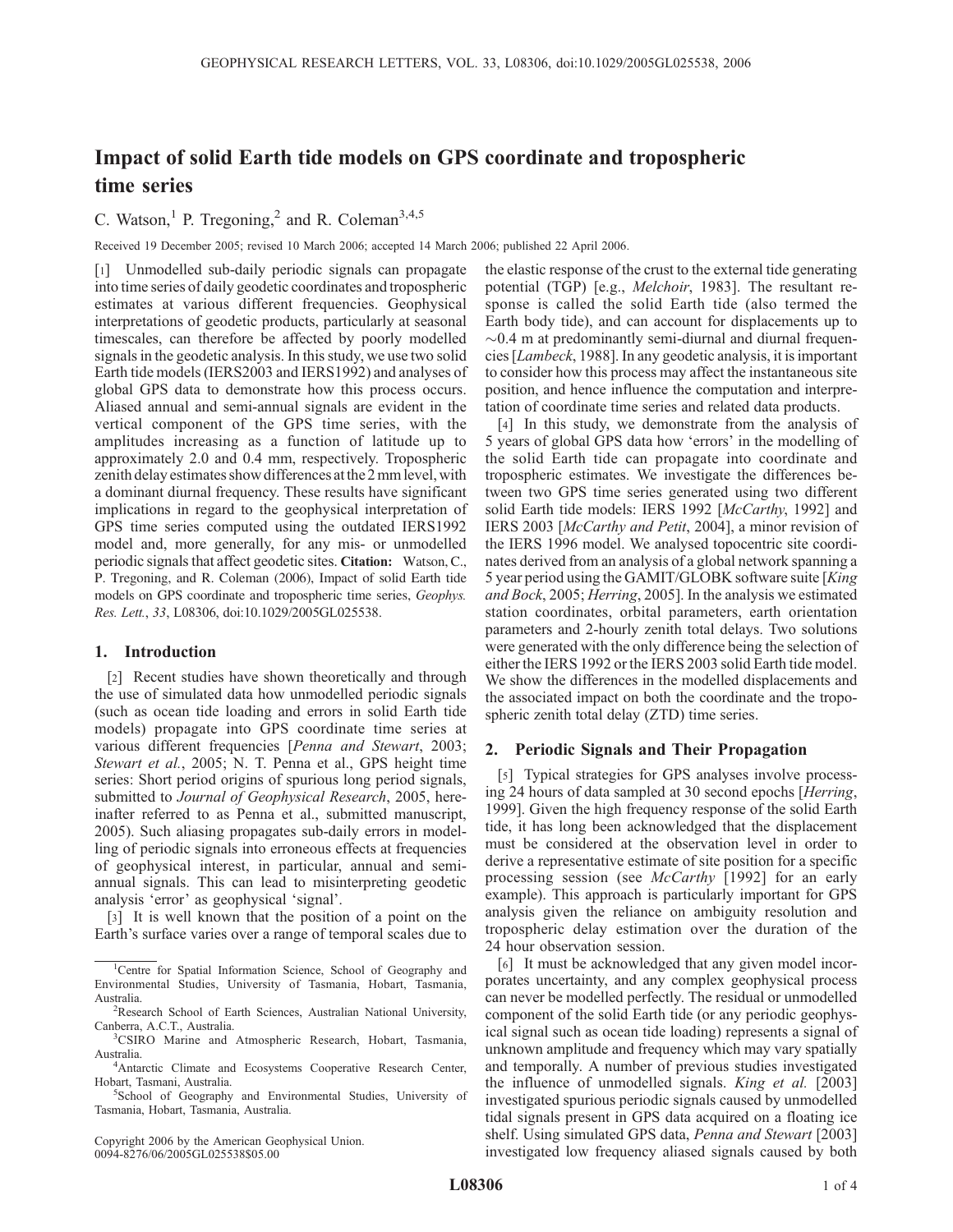under sampling of small semi-diurnal and diurnal tidal signals and the effect of the sidereal repeat orbit of GPS satellites. Stewart et al. [2005] provided a theoretical development with an investigation of the propagation mechanism behind systematic errors associated with unmodelled periodic signals and the least squares estimation process. Penna et al. (submitted manuscript, 2005) provides an analysis of GPS time series taken from a selection of globally distributed sites where controlled modelling errors were introduced into the analyses. They conclude that spurious low frequency signals (at fortnightly, semi-annual and annual periods) can be introduced into coordinate time series as a result of the truncated least-squares estimation process and the additional aliasing effects of sub-daily periodic mis-modelling.

[7] Such spurious low frequency signals in geodetic time series have the potential to mask geophysical signals of interest including the seasonal signals associated with the hydrological cycle [van Dam et al., 2001], atmospheric loading [*Tregoning and van Dam*, 2005] and non-tidal ocean mass loading. Dong et al. [2002] were only able to attribute less than 50% of the power with an annual frequency in GPS time series to actual geophysical processes. This poses the obvious question regarding the source(s) of the unexplained signal(s).

[8] To date, there has been little attention given to the investigation of differences in solid Earth tide models and their impact on GPS time series. Insight into the potential impact of solid Earth tide models was inadvertently made by Hugentobler [2004] when a coding error was discovered in the Bernese software suite. An error in computing the fractional hour of the day introduced significant errors in the modelled Earth tide displacement, effectively introducing a complex residual periodic signal. This error was found to introduce spurious diurnal and annual signals in coordinate time series which varied in amplitude as a function of latitude [Hugentobler, 2004].

[9] By undertaking analysis on two time series differing only by the modelling of the solid Earth tide, we assess the actual impact of model differences and further explain the low frequency noise structure which remains unaccounted for in studies such as Dong et al. [2002].

### 3. Methodology

## 3.1. Modelling the Solid Earth Tide

[10] Modelling the displacement caused by the solid Earth tide is typically based on the Love number formalism [Love, 1944], further described by Munk and MacDonald [1975]. This technique expresses the radial and transverse displacement of a point on the Earth's crust in terms of Love and Shida numbers ( $h$  and  $\ell$  respectively), in addition to the perturbation in the geopotential field using the Love number k [Mathews et al., 1997]. Tidal displacements arise almost entirely from the degree 2 spherical harmonic components of the TGP, with the degree 3 harmonic component contributing a small effect. Higher degree harmonics are at the sub-mm level and can be considered insignificant [Mathews] et al., 1997].

## 3.2. The IERS 1992 and 2003 Models

[11] Early models of the solid Earth tide were based upon the Wahr model [Wahr, 1981], later incorporated into the IERS 1992 conventions [McCarthy, 1992]. This model was



Figure 1. (a) K1 amplitude and residual RMS of the solid Earth tide model differences (IERS 2003 - IERS 1992), in the vertical component as a function of the absolute value of site latitude. (b) PSD of the vertical component of the model differences at the CAS1 site (note the signal amplitudes in mm within brackets).

implemented into the GAMIT software suite and has since been utilised as the default solid Earth tide model (see Morgan [1994] for implementation details). With the exception of the K1 diurnal term, the IERS 1992 model adopts frequency and latitudinally independent Love and Shida numbers. The K1 frequency dependence is applied solely to the vertical component as a second step correction.

[12] The IERS 2003 model [McCarthy and Petit, 2004] incorporates many enhancements including the effect of Love number dependence on tidal frequency (including long period terms) and station latitude (as discussed by Mathews et al. [1995, 1997]). The latitudinal dependence arises from the ellipticity of the Earth and the Coriolis force. The frequency dependence (particularly in the diurnal tidal band) is caused by the resonance of the nearly-diurnal free wobble associated with the free core nutation of the Earth (as discussed by Mathews et al. [1995]). An additional consideration (at the few mm level) is the effect of taking mantle anelasticity into account. Anelasticity introduces a small imaginary component to the Love numbers that reflects a phase lag in the response of the Earth's crust to the TGP. Each of these dependencies have been coded into the IERS 2003 conventions using the formulation described by Mathews et al. [1997].

#### 3.3. Model Differences

[13] Tidal displacements (North, East and Up) were generated using both solid Earth tide models for a set of global IGS GPS sites spanning a five year period (2000.0 – 2005.0). 24 hour averages of the differences (IERS 2003 - IERS 1992) are less than 1 mm in each coordinate component for all sites but the instantaneous model differences in the vertical component exhibit a clear latitudinal dependence, with a dominant diurnal frequency corresponding to the K1 diurnal tide. Figure 1a shows the amplitude of the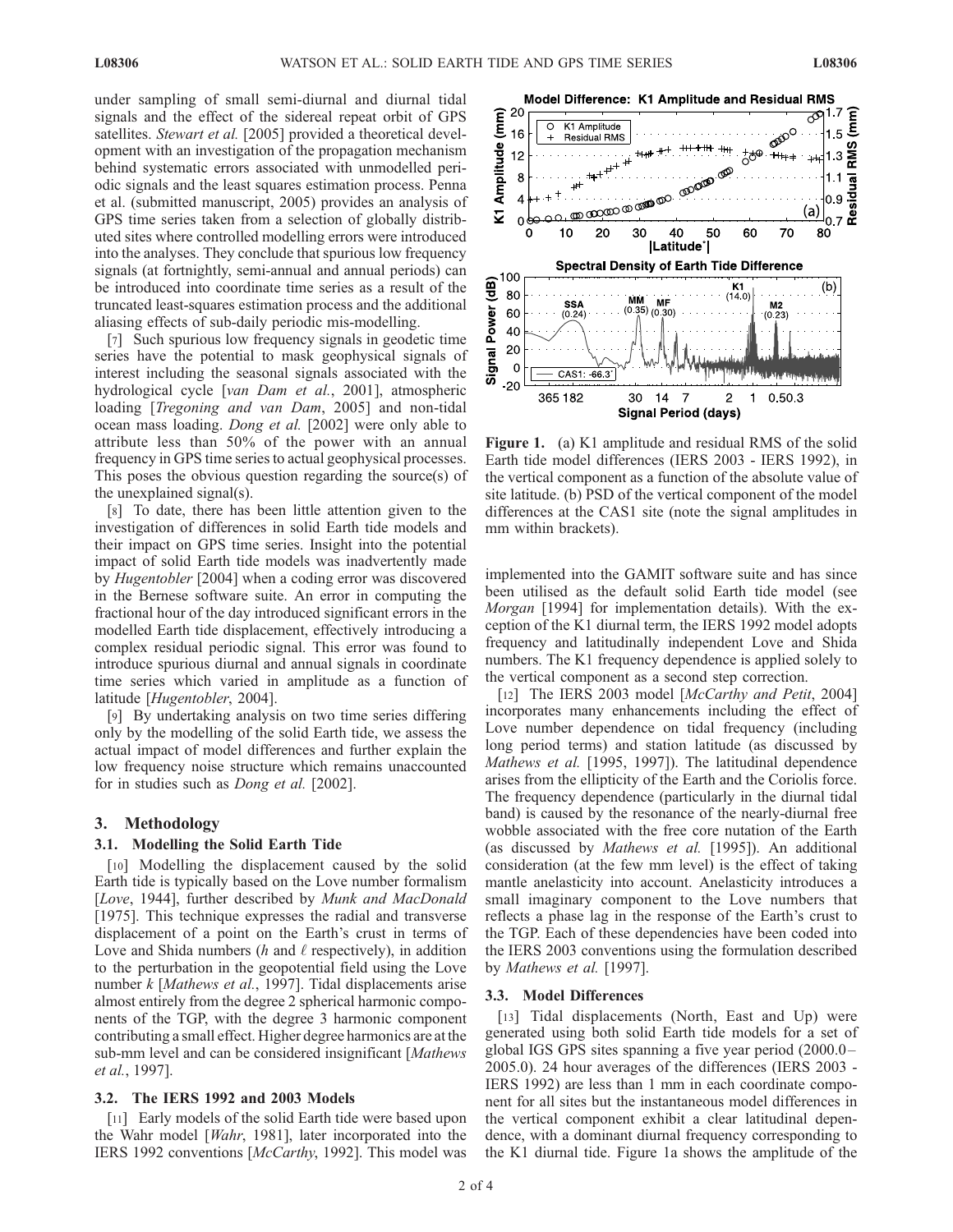

Figure 2. (a) Difference in the vertical component of the GPS time series (IERS 2003 - IERS 1992 solution) at CAS1. (b) PSD of the difference time series at CAS1.

K1 term and the associated variation with latitude. Also shown is the residual RMS of the model difference following the removal of the K1 signal. The power spectral density (PSD) of the difference in tide models for the full 5-year series for the vertical component at an arbitrary IGS site, CAS1 (Lat:  $-66.3^{\circ}$ ), is shown in Figure 1b. Note the clear dominance of the K1 frequency term, with the remaining power spread throughout other tidal frequencies.

## 4. Results

[14] The results presented in this paper summarise the analysis of the time series generated by differencing the IERS 1992 GAMIT/GLOBK solution from the IERS 2003 GAMIT/GLOBK solution for each coordinate component and 2-hourly ZTD parameter estimates.

## 4.1. Impact on Coordinate Time Series

[15] The change in the solid Earth tide model causes a significant effect on the estimates of vertical coordinates with insignificant change to the north and east components. The vertical component shows a clear annual signal (and a smaller, yet significant, semi-annual term) with amplitudes





Figure 3. Amplitude of the annual signal in the difference time series (vertical component, IERS 2003 solution - IERS 1992 solution) as a function of the absolute value of site latitude.



Figure 4. Earth tide model and differences in ZTD estimates for an arbitrary 20 day period at the CAS1 site.

that vary as a function of latitude. The PSD of these data shows significant peaks at the annual and semi-annual frequencies (Figure 2).

[16] The amplitudes of the annual signals show a clear trend as a function of latitude (Figure 3), corresponding with the trend in the amplitude of the dominant K1 difference observed between the two Earth tide models (Figure 1a). The trend in the annual signal in the vertical component reaches a maximum of  $\sim$ 1.6 mm at high latitudes.

[17] The presence of the annual signals is consistent with the propagation of a mis-modelled K1 signal [Penna and Stewart, 2003]. A component of the small  $($ <0.4 mm) semiannual signal is present in the model differences (Figure 1b). Additional contributions to this term are likely to arise from the aliasing of the mis-modelled K2 signal, in addition to aliasing caused by the satellites' orbital period and sampling of the mis-modelled S2 and P1 signals [Penna and Stewart, 2003]. The relative magnitude of each of these mis-modelled K2, S2 and P1 signals (see Figure 1b) makes the exact source(s) of the semi-annual signals difficult to isolate.

[18] At high latitudes, the difference in vertical velocity is  $\sim$  -0.35 mm/yr increasing to  $\sim$  +0.2 mm/yr at equatorial latitudes (symmetric about the equator). These differences are consistent with latitudinally dependent secular trends in the solid Earth tide models over the 5-year extent of the time series. The sub-sampling of the latitudinally dependent long period tidal signal implemented in the IERS 2003 model – but excluded from the IERS 1992 model – causes the differences in vertical velocity estimates. The magnitude of the velocity change depends on both the site latitude and which part of the 18.6 year periodic signal is sampled.



Figure 5. Power spectral density of the ZTD differences at the CAS1 site.